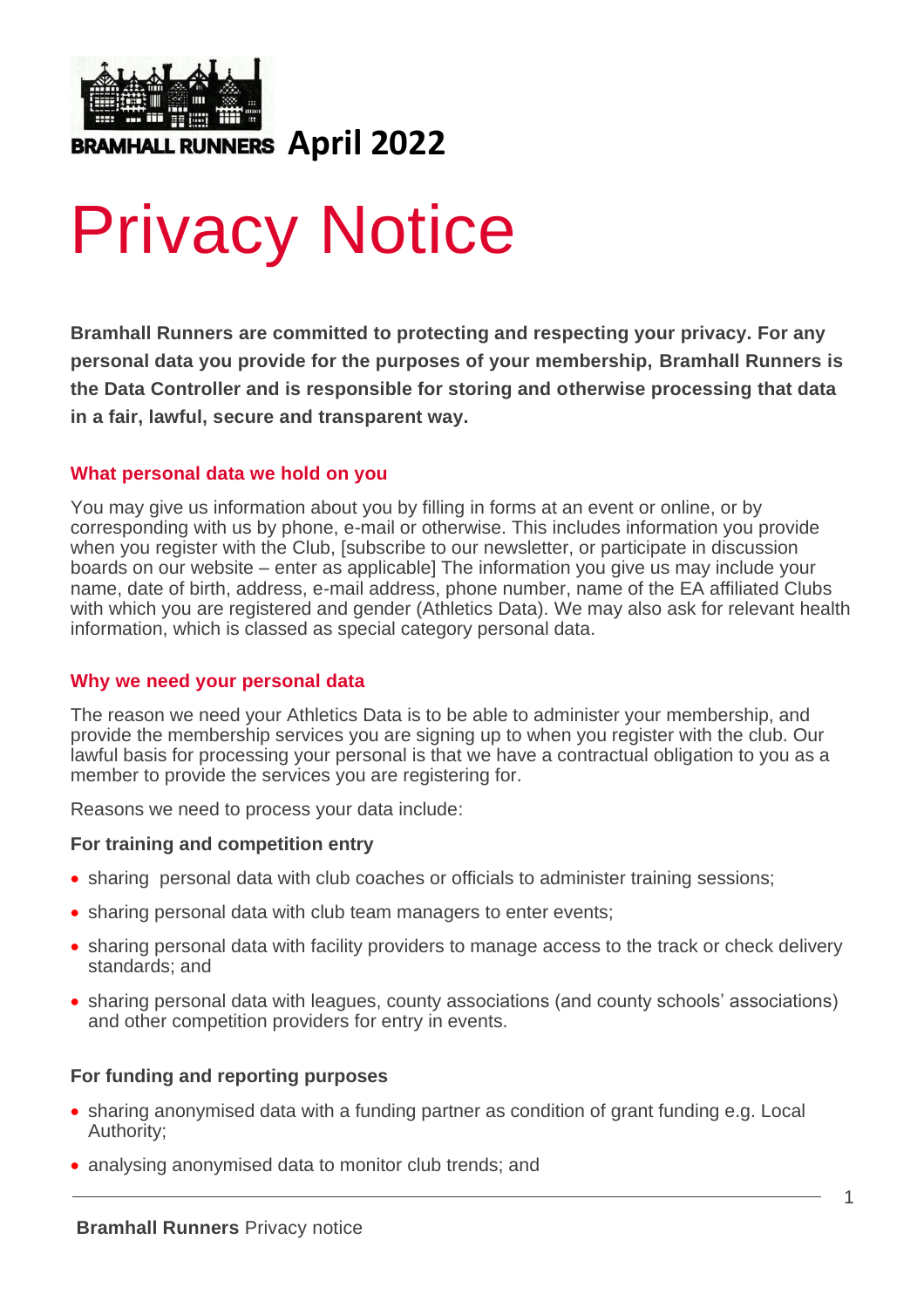

# **BRAMHALL RUNNERS April 2022**

• sending an annual club survey to improve your experience as a club member

#### **For membership and club management**

- processing of membership forms and payments;
- sharing data with committee members to provide information about club activities, membership renewals or invitation to social events;
- club newsletter promoting club activity; and
- publishing of race and competition results

#### **Marketing and communications (where separate consent is provided)**

- sending information about promotions and offers from sponsors;
- sending information about selling club kit, merchandise or fundraising.

[Any special category health data we hold on you is only processed for the purpose(s) of [(e.g. fitness/ health checks or passing health data to coaches to allow the safe running of training sessions) - enter as applicable]. We process this data on the lawful basis of consent. Therefore, we will also need your explicit consent to process this data, which we will ask for at the point of collecting it.]

[On occasion we may collect personal data from non-members [(e.g. such as any non-member participant who fills in a health disclaimer or form at a taster event) - enter as applicable.] This information will be stored for [x days/ weeks after an event] and then destroyed securely. Our lawful basis for processing data is consent. Therefore, we will also need explicit consent from non-members to process this data, which we will ask for at the point of collecting it.

The club has the following social media pages [include all that apply e.g. Facebook, WhatsApp, Twitter, Instagram]. All members are free to join these pages. If you join one of the Social Media pages, please note that provider of the social media platform(s) have their own privacy policies and that the club do not accept any responsibility or liability for these policies. Please check these policies before you submit any personal data on the club social media pages.

#### **Who we share your personal data with**

**[**When you become a member of the Club, you will also automatically be registered as a member of England Athletics Limited. We will provide England Athletics Limited with your Athletics Data which they will use to enable access to the MyAthletics portal. England Athletics Limited will contact you to invite you to sign into and update your MyAthletics portal. You can set and amend your privacy settings from the MyAthletics portal. If you have any questions about the continuing privacy of your personal data when it is shared with England Athletics Limited, please contact [dataprotection@englandathletics.org.](mailto:dataprotection@englandathletics.org)]